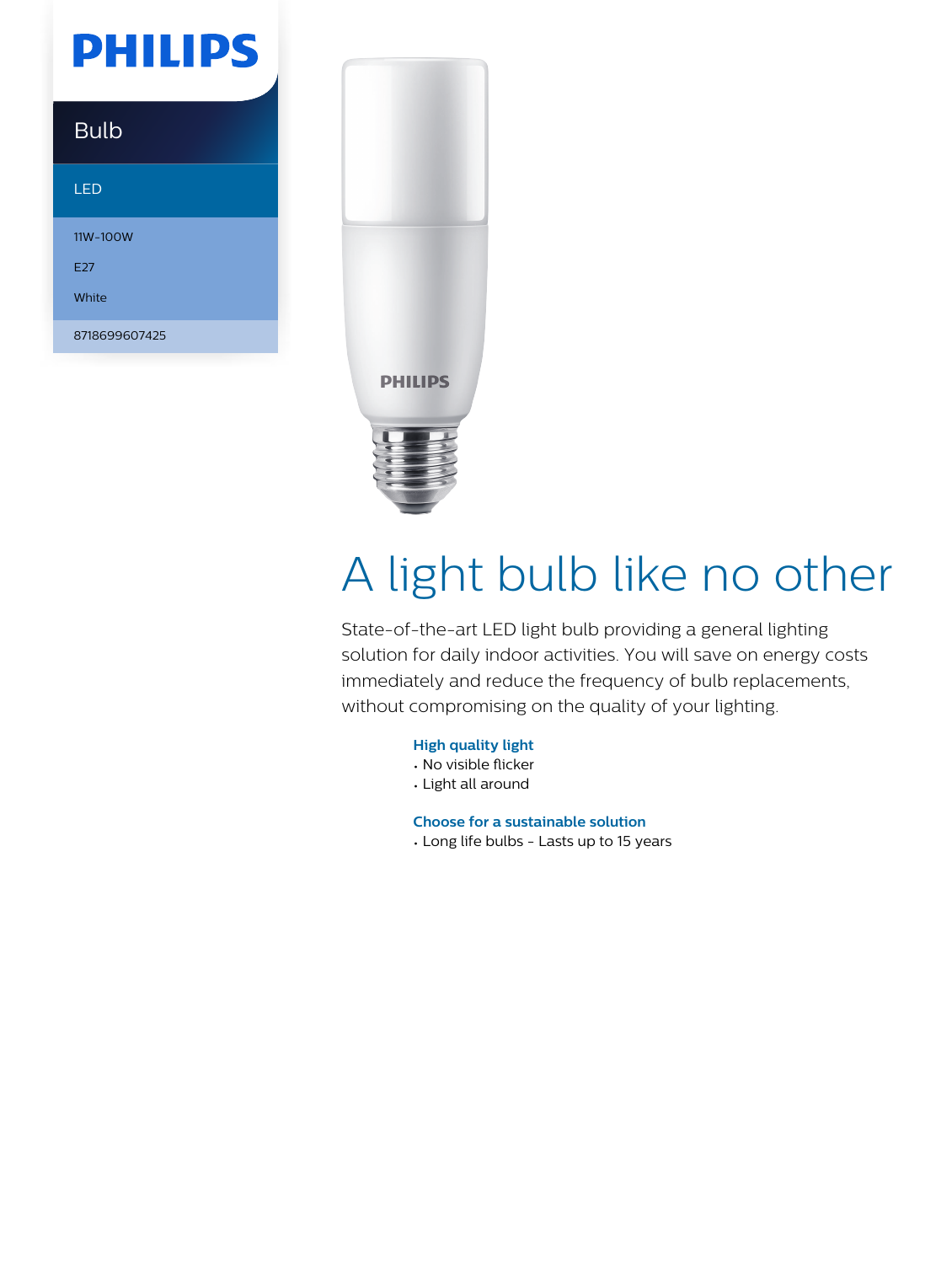## **Highlights**

#### **No visible flicker**

When your light flickers in quick succession it could be hard on the eyes, cause headaches, and even set off an attack for those with photosensitive epilepsy. It's both unpleasant and unnecessary. LEDs can flicker because of their rapid response to the driver current. However, because Philips LEDs are designed so that variations in your driver current's output are minimized, they eliminate the factors that cause flicker. So, you won't see it, not even a hint.

#### **Light all around**

Thanks to its innovative but vintage design shape, this LED bulb prevents the shadow that normally appears at the beam spread edge. The result? Natural warm white light all around.

#### **15,000-hour rated average life**



With a lifetime of up to 15,000 hours. you can reduce the hassle of frequently replacing your light bulbs, and enjoy a perfect lighting solution for over 15 years.

## Specifications

#### **Bulb characteristics**

- Dimmable: No
- Intended use: Indoor
- Lamp shape: Non directional bulb
- Socket: E27
- Technology: LED
- Type of glass: Frosted

#### **Bulb dimensions**

- Height: 13.5 cm
- Weight: 0.075 kg
- Width: 4.5 cm

#### **Durability**

- Average life (at 2.7 hrs/day): 15 year(s)
- Lumen maintenance factor: 70%
- Nominal lifetime: 15,000 hour(s)
- Number of switch cycles: 50,000

#### **Light characteristics**

- Beam angle: 240 degree(s)
- Color consistency: 6SDCM
- Color rendering index (CRI): 80
- Color temperature: 3000 K
- Light Color Category: White
- Nominal luminous flux: 1250 lumen
- Starting time: <0.5 s
- Warm-up time to 60% light: Instant full light
- Color Code: 830 | CCT of 3000K

#### **Miscellaneous**

• EyeComfort: Yes

#### **Other characteristics**

- Lamp current: 75 mA
- $\cdot$  Efficacy: 113 lm/W

#### **Packaging information**

- EAN: 8718699607425
- EOC: 871869960742500
- Product title: DLStick 11W E27 3000K 1PF/12 APR

#### **Power consumption**

- Power factor: 0.51
- Voltage: 220-240 V
- Wattage: 11 W
- Wattage equivalent: 100 W

#### **Product dimensions & weight**

• Length: 13.5 cm

#### **Rated values**

- Rated beam angle: 240 degree(s)
- Rated lifetime: 15,000 hour(s)
- Rated luminous flux: 1250 lumen
- Rated power: 11 W

#### **Technical specifications**

• Frequency: 50-60 Hz